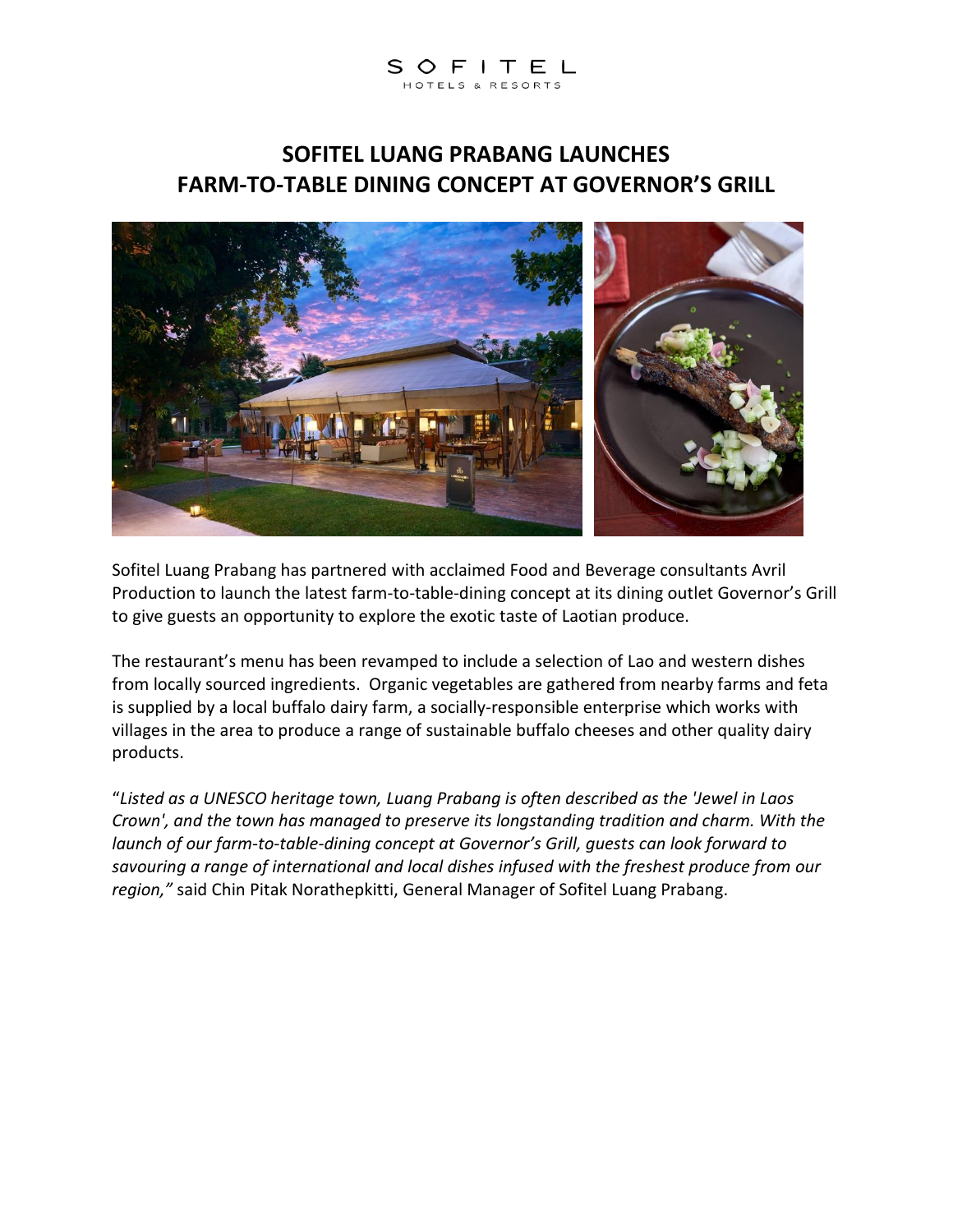## SOFITEL



Signature dishes at Governor's Grill include *tomato and local buffalo feta, twice fried frog legs, baby back pork ribs, Luang Prabang salad*, *fettuccini with local pork sausage and wild mushrooms*, and *chicken liver terrine* prepared with *Lao rum, preserved longan* and *locally sourced fruits*.



Guests can relish a range of grilled dishes that include *whole Mekong river fish wrapped in banana leaf, grilled local "Sai Oua" Luang Prabang sausages, baby pork ribs marinated with coriander roots and pickled garlic*, *grilled buffalo tenderloin Lao style, buffalo burger, freerange pork chop with sweet potato.*

*"The partnership with Sofitel Luang Prabang gives us great opportunity to showcase the freshest produce in Laos. We have worked hard over the last few months together with the hotel's culinary team to come up with a farm-to-table menu concept for Governor's Grill from grilled dishes, main dishes to a selection of specialty desserts,"* said Fred Meyer, founder of Avril Production, whose portfolio include award-winning restaurants such as Issaya Siamese Club and Saawaan in Bangkok.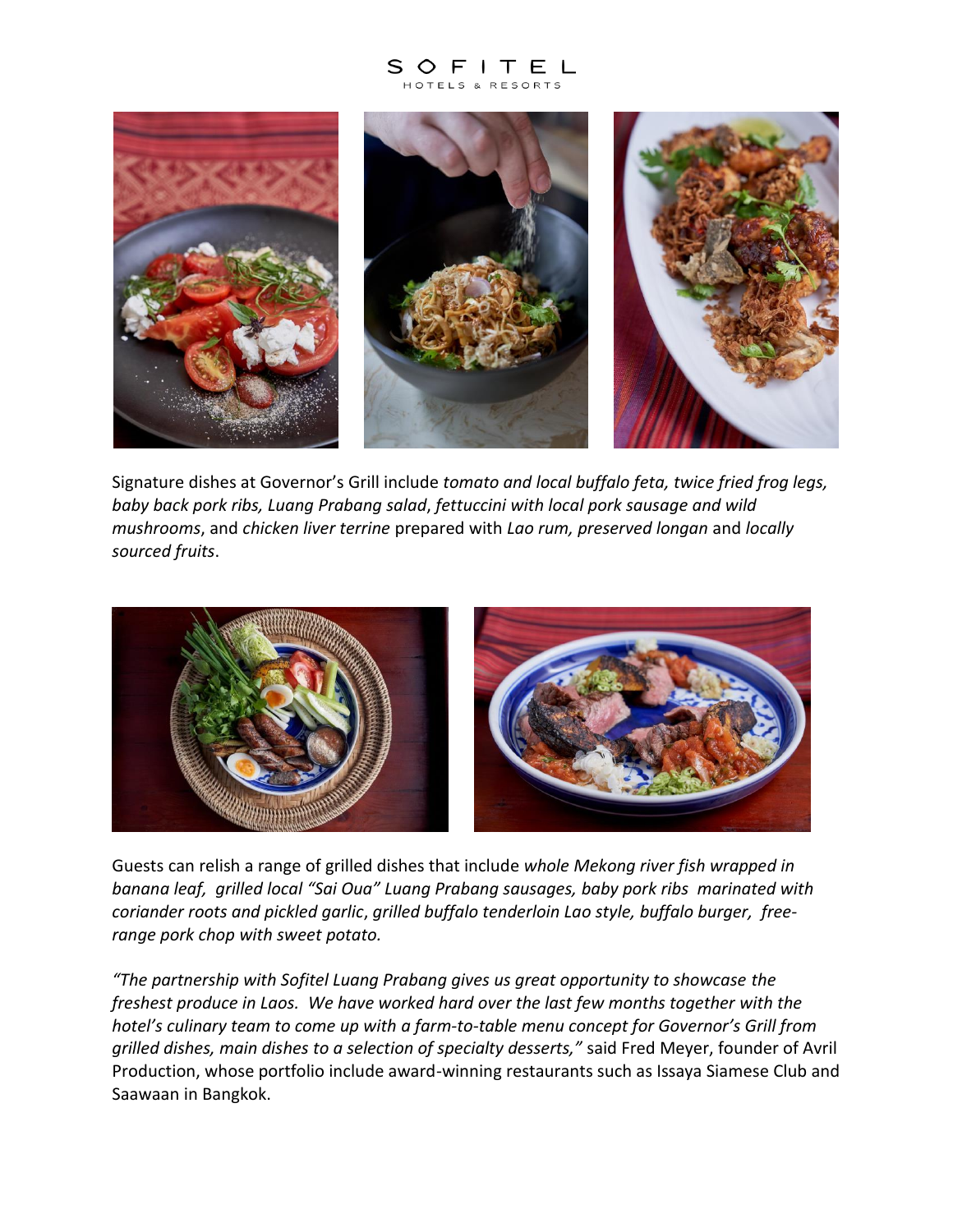

For vegetarians, culinary offerings include *chilled watercress and potato soup, banana blossom salad*, e*ggplant dip and baby corn salad with sticky rice* and *grilled fresh market vegetables wrapped in banana leaf.*



"*Guest staying at Sofitel Luang Prabang can look forward to savouring a range of new dishes at Governor's Grill. The new menu offers diners an exciting choice for a taste of local cuisine through this latest addition of the farm-to-table-dining concept. With this conscious effort to source food locally, we are able to contribute and form meaningful partnerships within our community,"* said Kanchan "John" Boupphaphan, Head Chef of Governor's Grill.

Those with a sweet-tooth can lavish in the *Laos "Phou-Peang" coffee crème brûlée, Luang Prabang Sundae with coconut ice-cream and fresh fruits, lime fruit tart* and *local banana spring rolls* with *homemade peanut butter, salted caramel with coconut ice-cream*.

Gourmands who wish to delve a bit deeper into Lao cuisine can also book an insightful fourcourse Lao cooking class with a visit to the market together with the hotel's culinary team.

From now until 30October 2019, enjoy an exclusive *Governor's Stay* for two in the signature Governor's Residence with breakfast and set dinner at Governor's Grill, starting from USD  $340++$ .

For bookings, please contact [H9669@sofitel.com](mailto:H9669@sofitel.com) or call +856 71 260 777

Photos and Hi-res photos links: <https://bit.ly/2MJjb23>